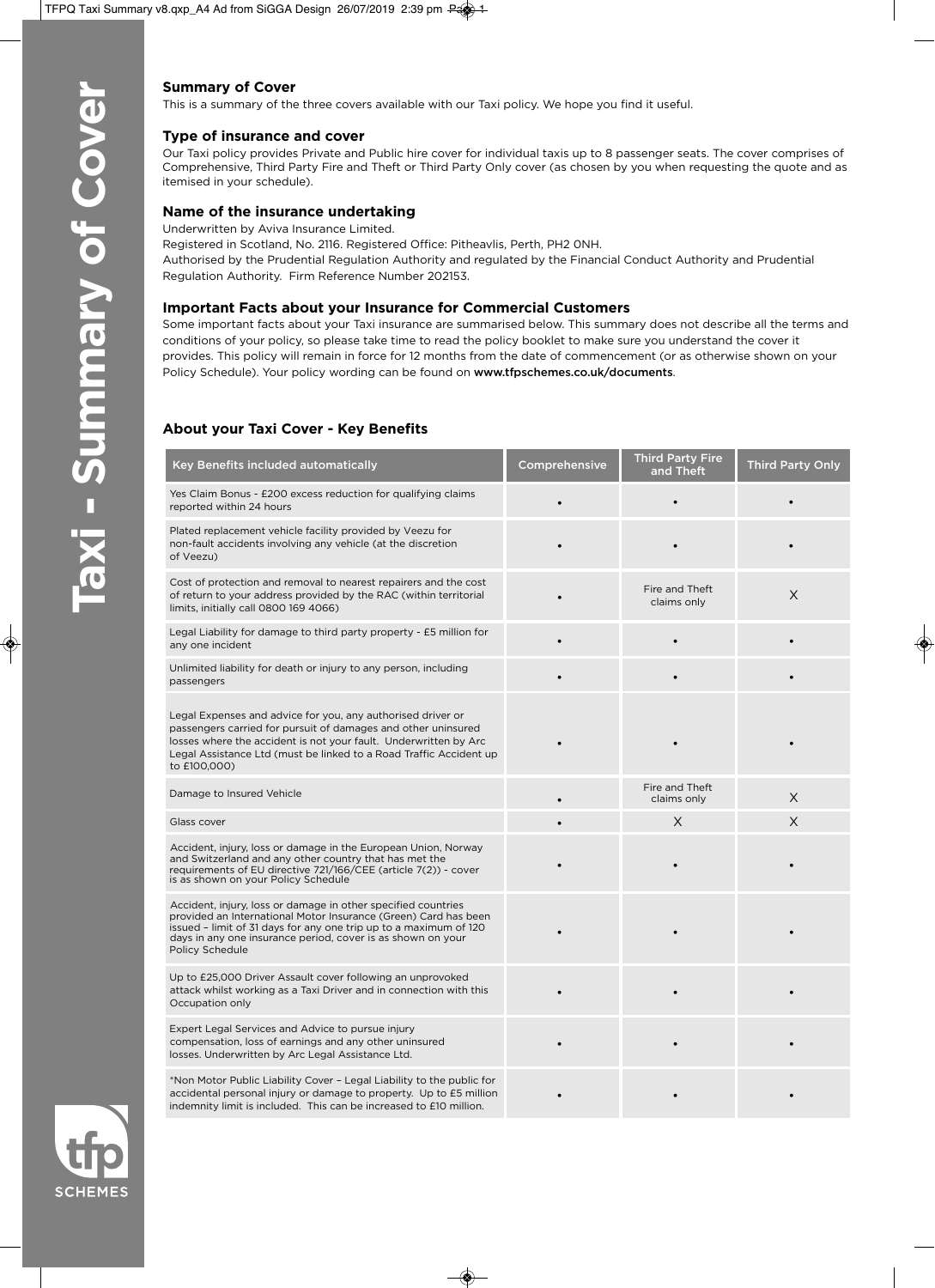| <b>Optional Cover</b>                                                                                                                                                 | <b>Significant exclusions or limitations</b>                                                                                                                                                                                                                                  | <b>Policy Section information</b><br>can be found in |
|-----------------------------------------------------------------------------------------------------------------------------------------------------------------------|-------------------------------------------------------------------------------------------------------------------------------------------------------------------------------------------------------------------------------------------------------------------------------|------------------------------------------------------|
| Non Motor Public Liability Cover - Legal<br>Liability to the public for accidental<br>personal injury or damage to property                                           | Up to £10 million indemnity limit<br>(Up to £5 million indemnity limit is<br>included)                                                                                                                                                                                        | Public Liability*                                    |
| Legal Liability to the public for accidental<br>personal injury or damage to property<br>within the premises of the proprietor                                        | Up to £2 million indemnity limit<br>There is no cover for damage to property<br>from products supplied                                                                                                                                                                        | Public Liability*                                    |
| Legal Liability to pay compensation for<br>bodily injury, death, disease or nervous<br>shock sustained by our employees at work<br>including Legal Costs and Expenses | Up to £10 million indemnity limit<br>Amounts not strictly required by legislation<br>are not payable.<br>There is no cover for any injury sustained<br>by an employee while in a vehicle or<br>getting in or out of a vehicle when it is<br>being used on the road            | Employer's Liability*                                |
| Breakdown Cover including Roadside,<br>Recovery, At home and Onward Travel<br>provided by the RAC                                                                     | Vehicle based policy meaning the vehicle<br>(and its driver and occupants) are entitled<br>to the cover<br>Recovery, At home and Onward Travel<br>services are not available until 24 hours<br>after the commencement of the policy<br>Missing or broken keys are not covered | Breakdown**                                          |

- *\* Extended Public and Employers Liability covers are provided under a separate policy.*
- *\*\* Breakdown cover can be arranged via your Broker. A Breakdown card will be sent to the policy holder containing the contact information.*

*Any increase to the cover can be arranged via your Broker. For further information please refer to the policy wordings which can be found on our website www.tfpschemes.co.uk*

## **Exceptions to Section 1 of your policy**

- Loss of use, wear and tear, depreciation, or mechanical, electrical, electronic, computer breakdowns, failures or breakages
- Damage to tyres caused by braking or by punctures, cuts or bursts
- Loss or damage arising from theft whilst the ignition keys of your vehicle have been left in or on your vehicle.
- Loss of value following repair

# **Exceptions to Section 2 of your policy**

- Death or injury to any employee of the person insured which arises out of or in the course of such employment except where such liability is required to be covered by the Road Traffic Acts
- Loss, damage, injury or death caused or arising beyond the limits of any carriageway or thoroughfare in connection with the bringing of a load to your vehicle for loading on to it or taking a load away from your vehicle having unloaded it.
- Loss or damage to property belonging to or in the care of anyone we insure who claims under this section and to property being conveyed by your vehicle
- Liability which attaches to the Principal by virtue of an agreement which would not have attached in the absence of such agreement
- Bodily injury to the Principal for any amount for which you would not be liable in the absence of an agreement
- Liability which attaches to the Principal which arises other than by reason of the negligence of you or your employee
- Any consequence whatsoever resulting directly or indirectly from or in connection with terrorism regardless of any other contributory cause or event where such liability is required to be converted by the Road Traffic Acts.

## **What are my obligations?**

This is a summary of your main obligations under the policy:

- You must make a fair presentation of the risk to us, which includes telling us of any circumstances which we would take into account in our assessment or acceptance of this insurance - If you fail to make a fair presentation of risk this could affect the extent of cover provided or invalidate your policy
- You must also make a fair presentation to us in connection with any variations, e.g. changes you wish to make to your policy
- You must take all reasonable precautions to prevent loss or damage, and comply with any security or other loss prevention conditions in your policy documents
- You must notify us promptly of any event which might lead to a claim and follow the claims Procedure set out in your policy
- For further details and any specific obligations relating to your trade or business activities following our assessment of your risk, please refer to your policy documents.